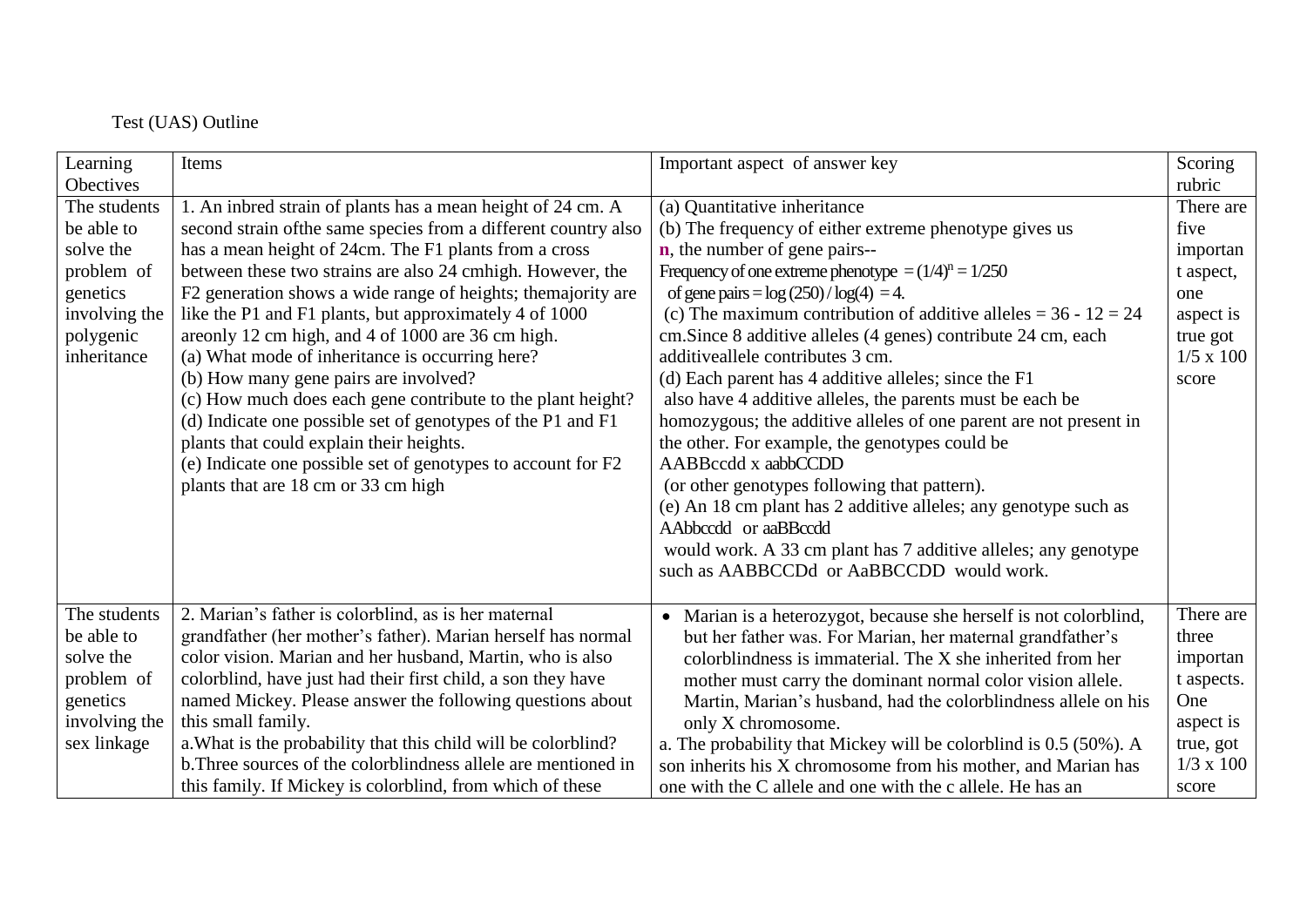|                                                                   | three men (Marian's grandfather, Marian's father, or Martin)<br>did he inherit the allele?                                                                                                                                                               |                     | equivalent chance of receiving either one.<br>b. Mickey's colorblindness allele came from Marian's father (via<br>Marian herself, of course. Mickey's direct source of the allele was<br>Marion. Mickey didn't get it from Martin, his father, because he<br>had to get his Y chromosome from Martin, and the Y chromosome                                                                                                                                                                                                                                                                                                                                                                                                                                     |                                                  |
|-------------------------------------------------------------------|----------------------------------------------------------------------------------------------------------------------------------------------------------------------------------------------------------------------------------------------------------|---------------------|----------------------------------------------------------------------------------------------------------------------------------------------------------------------------------------------------------------------------------------------------------------------------------------------------------------------------------------------------------------------------------------------------------------------------------------------------------------------------------------------------------------------------------------------------------------------------------------------------------------------------------------------------------------------------------------------------------------------------------------------------------------|--------------------------------------------------|
| The students<br>be able to<br>solve the<br>problem of<br>genetics | 3. An individual is heterozygous for four genes, named<br>a, b, c and d. The mutations are recessive. This<br>individual is test-crossed with another individual who is<br>homozygous recessive for all 4 traits. 1,000 progeny are<br>found as follows: |                     | has no allele for this gene on it.<br>• The a and b loci should be 1:1:1:1 if they assort independently<br>$(1/2 X 1/2$ for each of the 4 phenotypes) and If not then they<br>must not assort independently<br>$\bullet$ For phenotype<br>$a = 42 + 145 + 6 + 310 = 503$                                                                                                                                                                                                                                                                                                                                                                                                                                                                                       | There are<br>ten<br>importan<br>t aspect.<br>One |
| involving the                                                     | phenotype                                                                                                                                                                                                                                                | $#$ of progeny      | $a+=43+140+9+305=497$                                                                                                                                                                                                                                                                                                                                                                                                                                                                                                                                                                                                                                                                                                                                          | aspect is                                        |
| linkage<br>genes                                                  | $ab+c+d+$<br>$a^{+}$ bcd                                                                                                                                                                                                                                 | 42<br>43            | $b = 43 + 145 + 9 + 310 = 507$<br>$b+ = 42 + 140 + 6 + 305 = 498$                                                                                                                                                                                                                                                                                                                                                                                                                                                                                                                                                                                                                                                                                              | true got<br>1/10x                                |
|                                                                   | $a^+b^+c^+d$                                                                                                                                                                                                                                             | 140                 | $c = 43 + 145 + 6 + 305 = 499$                                                                                                                                                                                                                                                                                                                                                                                                                                                                                                                                                                                                                                                                                                                                 | 100                                              |
|                                                                   | $abcd$ <sup>+</sup>                                                                                                                                                                                                                                      | 145                 | $c+ = 42 + 140 + 9 + 310 = 50$<br>$\frac{1}{6} = 43 + 140 + 9 + 305 = 497$                                                                                                                                                                                                                                                                                                                                                                                                                                                                                                                                                                                                                                                                                     | score                                            |
|                                                                   | $ab + cd +$                                                                                                                                                                                                                                              | 6<br>$\overline{9}$ | $d+ = 42 + 145 + 6 + 310 = 508$                                                                                                                                                                                                                                                                                                                                                                                                                                                                                                                                                                                                                                                                                                                                |                                                  |
|                                                                   | $a^+bc^+d$                                                                                                                                                                                                                                               | 305                 | • In all cases the a 1:1 which implies a heterozygous individual                                                                                                                                                                                                                                                                                                                                                                                                                                                                                                                                                                                                                                                                                               |                                                  |
|                                                                   | $a^+b^+cd$<br>$abc+d+$                                                                                                                                                                                                                                   | 310                 | crossed with homozygous recessive. If they assort independently                                                                                                                                                                                                                                                                                                                                                                                                                                                                                                                                                                                                                                                                                                |                                                  |
|                                                                   | Which genes, if any, are linked?                                                                                                                                                                                                                         |                     | we would expect to find a $\frac{1}{1!}$ :1:1:1 for ab, ab+, a+b, a+b+.<br>• calculation : $ab = 145 + 310 = 455$ , $ab + = 42 + 6 = 48$ , $a+b = 43$<br>$+9 = 52$ , a+b+ = 140 + 305 = 445. They don't see a 1:1:1:1 and<br>instead see ab as one parental chromosome and $a+b+$ as the<br>other. Map distance = $100/1,000$ . 10 map units between a & b<br>• It would then look at bc. b+c+ = $42 + 140 = 182$ , bc = $43 +$<br>$145 = 188$ , $b+c = 6 + 305 = 311$ , $bc+c = 9 + 310 = 319$ . Map<br>distance = $370/1,000 = 37$ map units between b and c.<br>Check c and d. $c+d+ = 42 + 310 = 352$ , cd = 43 + 305 =<br>$\bullet$<br>348, c+d = $140 + 9 = 149$ , cd+ = $145 + 6 = 151$ . Map<br>distance = $300/1,000 = 30$ map units between c and d. |                                                  |
|                                                                   |                                                                                                                                                                                                                                                          |                     | • Check a and c. a c+ = $42 + 310 = 352$ , a+ c = $43 + 305 =$                                                                                                                                                                                                                                                                                                                                                                                                                                                                                                                                                                                                                                                                                                 |                                                  |